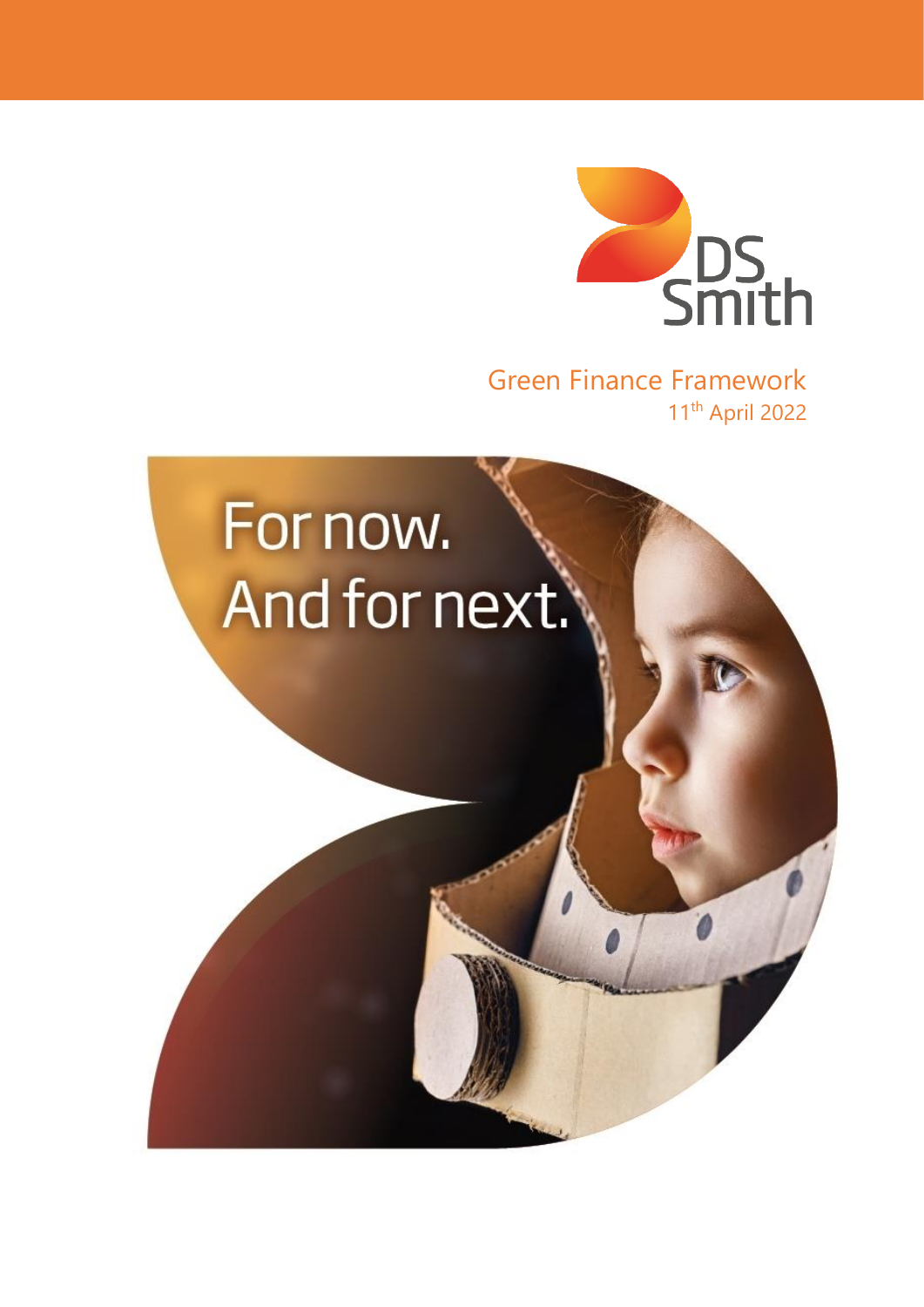

# Contents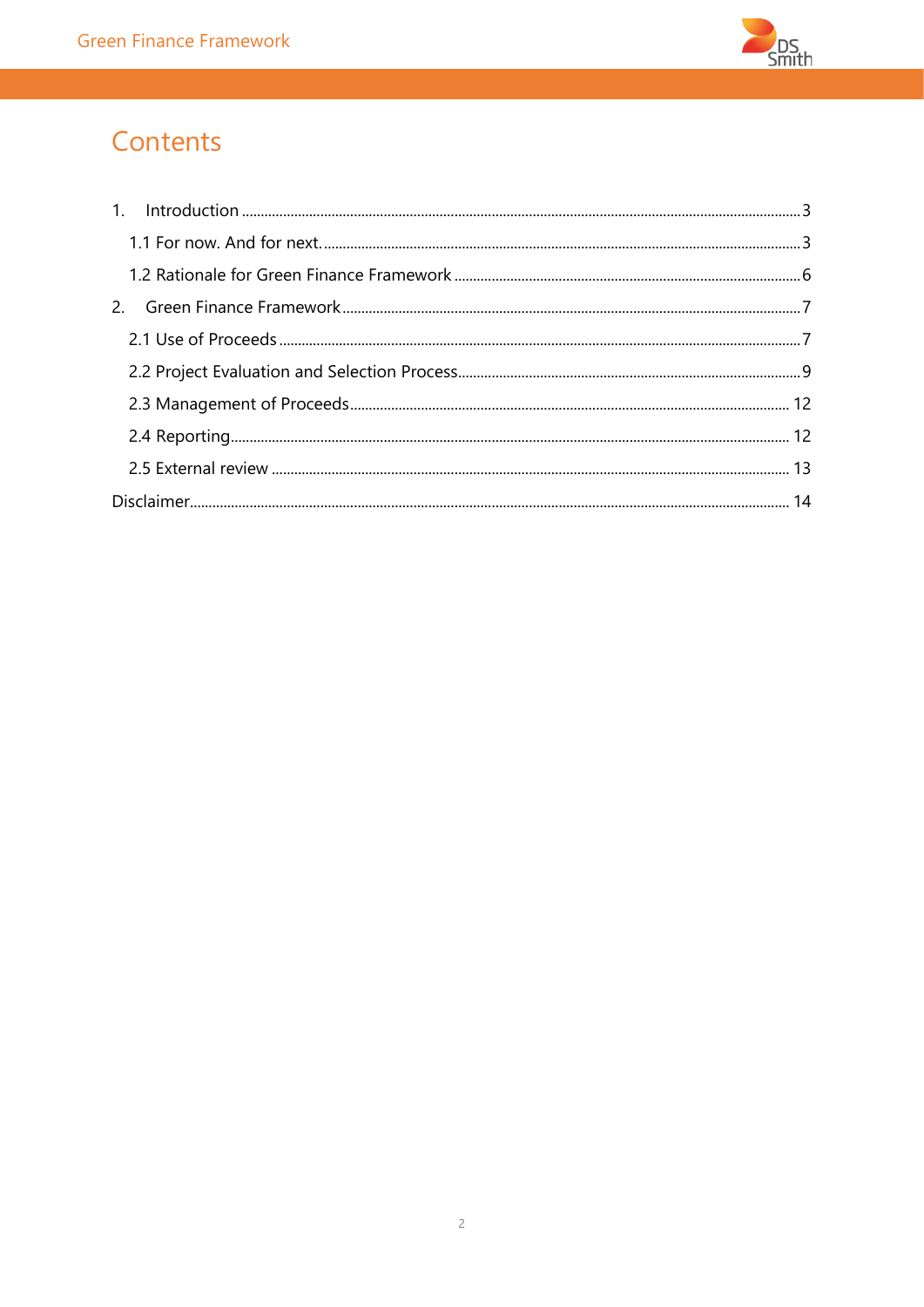

# <span id="page-2-0"></span>1. Introduction

Our Purpose is 'Redefining Packaging for a Changing World'. It's our reason for being. It's why we exist. It captures the value we bring to all our stakeholders and the wider world. We keep an eye on the future and recognise the changing world in which we operate. Towns, cities and entire populations are rapidly transforming. The growth in digital technology is revolutionising the way we shop, live and work. We increasingly expect to purchase products tailored for us, whenever we want them, delivered in a way that fits our busy lifestyles. We want more choice and convenience, but with less impact on the world around us.

We are different because we see the opportunity for packaging to play a powerful role in the world around us. We help our customers respond to changing shopping habits with sustainable packaging solutions that our society needs. Sustainability and the circular economy sit at the heart of our business and are core to our Purpose. As the pace of change in the world accelerates and consumers demand more of the products and services they buy, there is in parallel an expectation that organisations of all kinds must radically reduce their impact on the natural world. And, wherever possible, create a positive impact for people and planet.

This presents huge opportunities for all of us, but also requires new ways of thinking. How do we deliver more products, without more vehicles making our cities more congested? How do we deliver more to people's homes, without filling them with excess packaging? How can companies adapt to changing shopping habits, while running their operations smoothly and efficiently? How can we make products available across borders, while ensuring consistency everywhere, every time? There's a need for a new approach to packaging. And a need for strong leadership in our industry. This is what drives us and why we have a shared purpose of Redefining Packaging for a Changing World.

### <span id="page-2-1"></span>1.1 For now. And for next.

Sustainability sits at the heart of our business model and is core to our Purpose of 'Redefining Packaging for a Changing World'. We are already keeping valuable resources in use, designing waste out of customer supply chains and protecting natural resources too. This is why we launched our ambitious Now and Next Sustainability Strategy. It will tackle the sustainability challenges facing us today, together with those that will impact on our future generations.

Our Now and Next Sustainability Strategy focuses on closing the loop through better design, protecting natural resources by making the most of every fibre, reducing waste and pollution through circular solutions and equipping people to lead the transition to a circular economy.

We have also committed to align our global operations to a 1.5°C scenario as set out in the Paris Climate Agreement. The roadmap to 1.5°C has been submitted for verification by the Science Based Targets initiative (SBTi), committing DS Smith to reduce absolute Scope 1, 2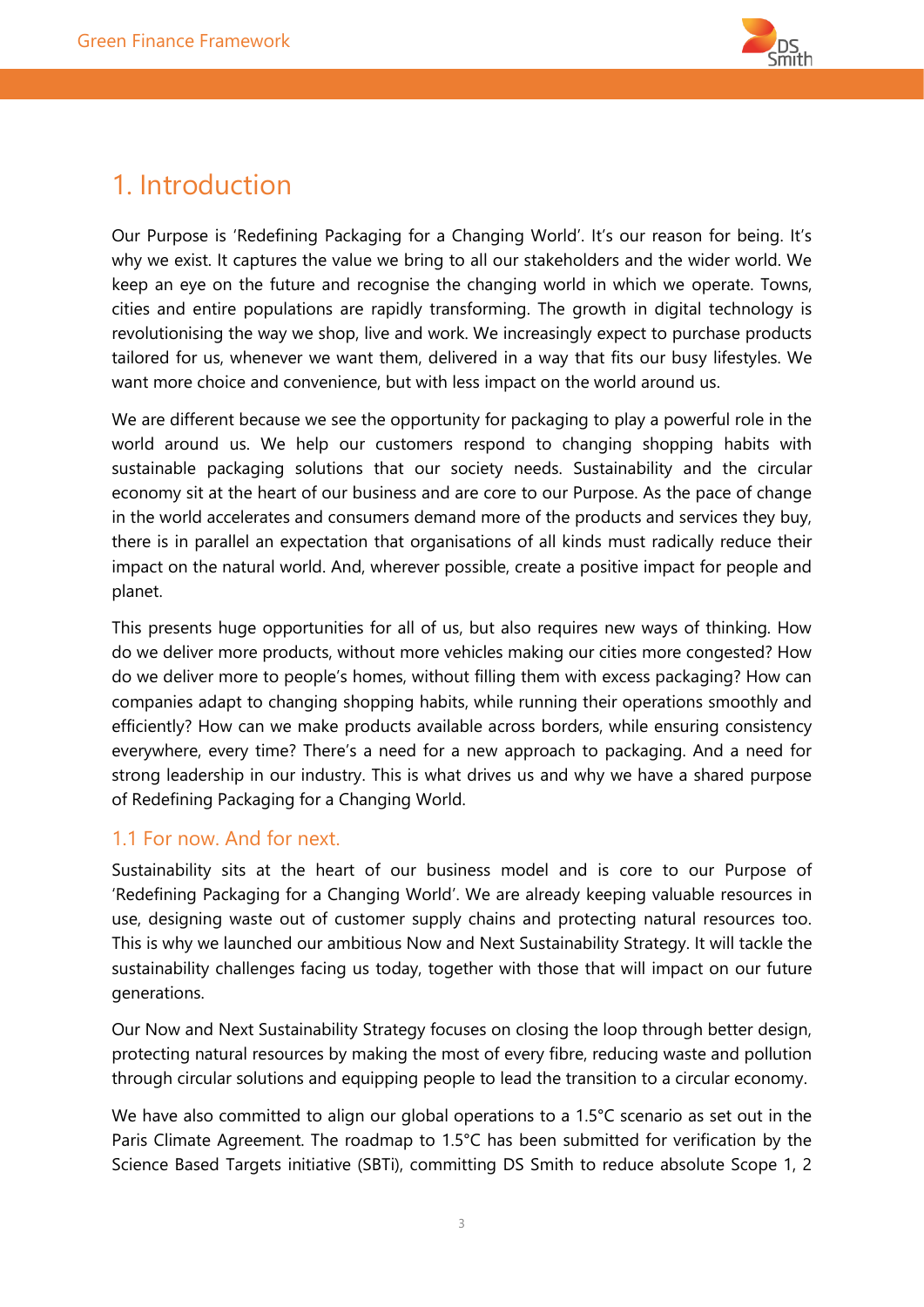

and 3 Green House Gas (GHG) emissions by 46% by 2030, compared to 2019. We will also engage with all our strategic suppliers to encourage them to adopt science-based targets by 2027. These targets will keep us, a member of the UN's Race to Zero initiative, in line with our commitment to reach Net Zero carbon emissions by 2050. Supporting the delivery of these commitments is an ambitious Net Zero transition plan which will set out the key strategic actions and milestones that will define our transition to Net Zero.

#### **We are in a strong position already**

Circular solutions are built into all our activities and operations and we are already taking a leading role in our industry, including our partnership with the Ellen MacArthur Foundation.

Our relationship has challenged us to do even more, to think differently and to find new ways of delivering sustainable packaging solutions for our customers at a time when supply chains and consumer behaviours are being rapidly transformed and our planet is under increasing stress.

- We are a leading international packaging company, delivering recyclable corrugated solutions
- We are Europe's largest cardboard and paper recycler, managing around 6 million tonnes of material for recycling every year
- We already operate a circular business model, supporting our customers to close the loop
- We use 100% recycled and chain of custody certified papers to protect natural resources
- We are one of only 16 Strategic Partners of the Ellen MacArthur Foundation the recognised global authority on the circular economy

#### **Now...**

We work with customers to design circular packaging solutions that achieve more from less, delivering for rapidly changing consumer lifestyles with minimum impact on the world around us.

- By 2023 we will manufacture 100% reusable or recyclable packaging
- By 2025 we will optimise fibre use for individual supply chains in 100% of our new packaging solutions
- By 2025 we will take 1 billion pieces of problem plastics off supermarket shelves, and work with partners to find solutions for 'hard to recycle' packaging
- By 2025 we will engage 100% of our people on the circular economy

#### **Next...**

We will work together with partners to develop fully circular strategies, from design to production and supply to recycling, creating positive impact packaging for our changing world.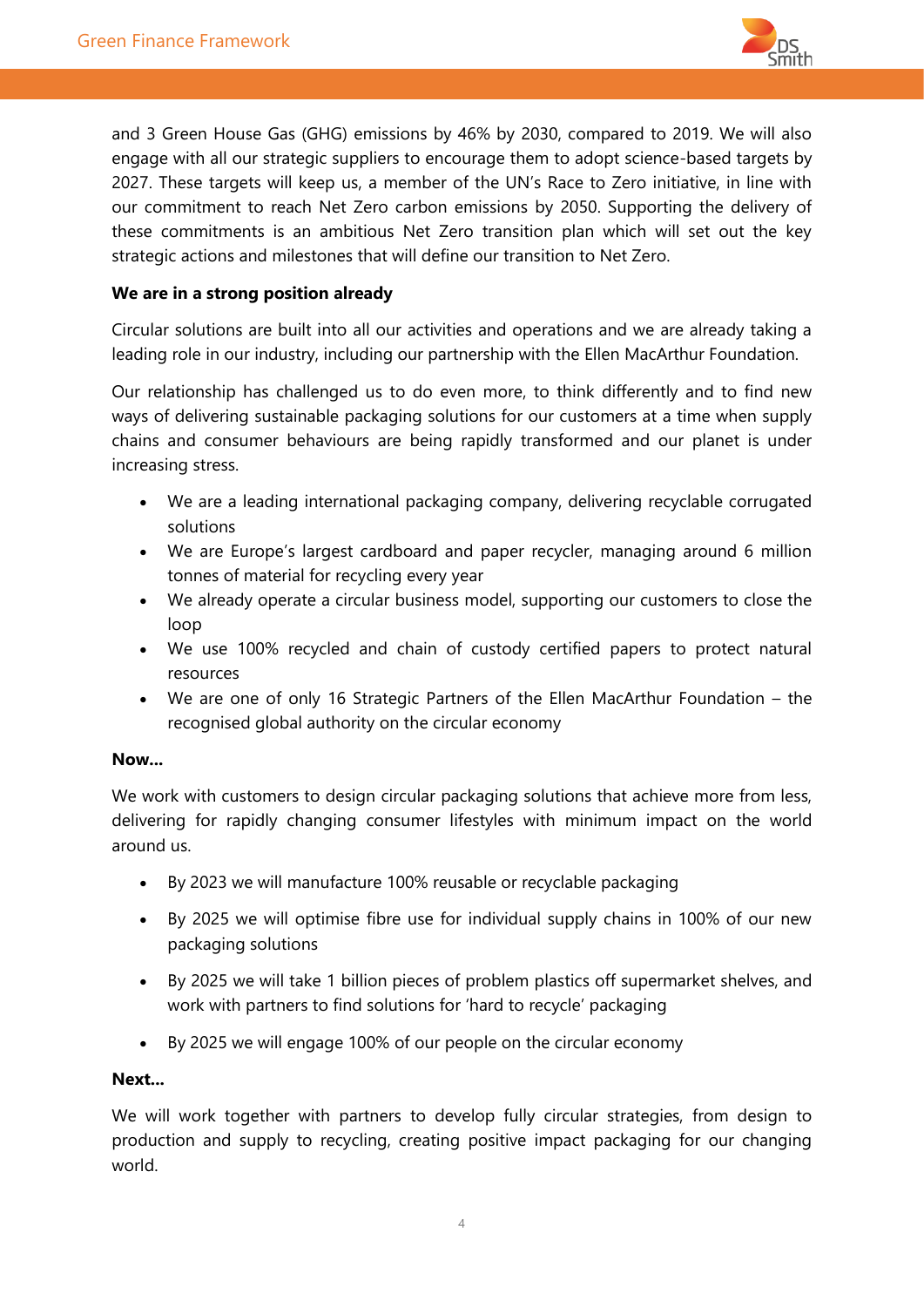

- It is our aim that by 2030 all of our packaging will be recycled or reused
- By 2030 we are aiming to optimize every fibre for every supply chain
- By 2030 our aim is to use packaging and recycling to enable the circular economy by replacing problem plastics, reducing customer carbon and eliminating consumer packaging waste
- By 2030 we will engage 5 million people on the circular economy and circular lifestyles

We will also continue to drive carbon reduction and care for forests and their biodiversity.

- By 2025 we will protect forests and enhance biodiversity wherever we operate
- A science-based target for 2030, which will require at least a 46% reduction in  $CO<sub>2</sub>e$ emissions on an absolute basis compared to 2019 and to reach Net Zero emissions by 2050

#### **Always...**

And, as always, People are the foundation of our success and we prioritise their health, safety and wellbeing and contribute to our communities.

#### **ESG Ratings**

We value the opportunity to have our performance assessed by ESG ratings agencies and other benchmarks.

We continue to submit to a wide range of highly reputable third-party platforms in order to demonstrate our continued strong performance to a range of stakeholders. Through good disclosure, we seek to maximise the recognition of our sustainability actions and strategy by these agencies.

Our ESG and Sustainability Performance Benchmarks can be found on our [website.](https://www.dssmith.com/sustainability/reporting-hub/our-external-recognitions)

As we Redefine Packaging for a Changing World and accelerate the transition to a circular economy, we are committed to sharing our progress with our suite of sustainability reports, which are updated annually. Our Sustainability Report is prepared in accordance with the GRI Standards: Core option. Aligned to the relevant targets of the UN Sustainable Development Goals (SDGs), disclosures can be located in our Sustainability Report and Annual Report. We have implemented the SASB Containers & Packaging industry standard, providing investors with consistent, comparable and reliable information on the ESG factors most relevant to financial performance and enterprise value. Disclosures can be located in our Sustainability Report and Sustainability Databook.

We undertake independent verification of a range of the key performance indicators used in our reporting, demonstrating that our disclosures are a true reflection of our performance.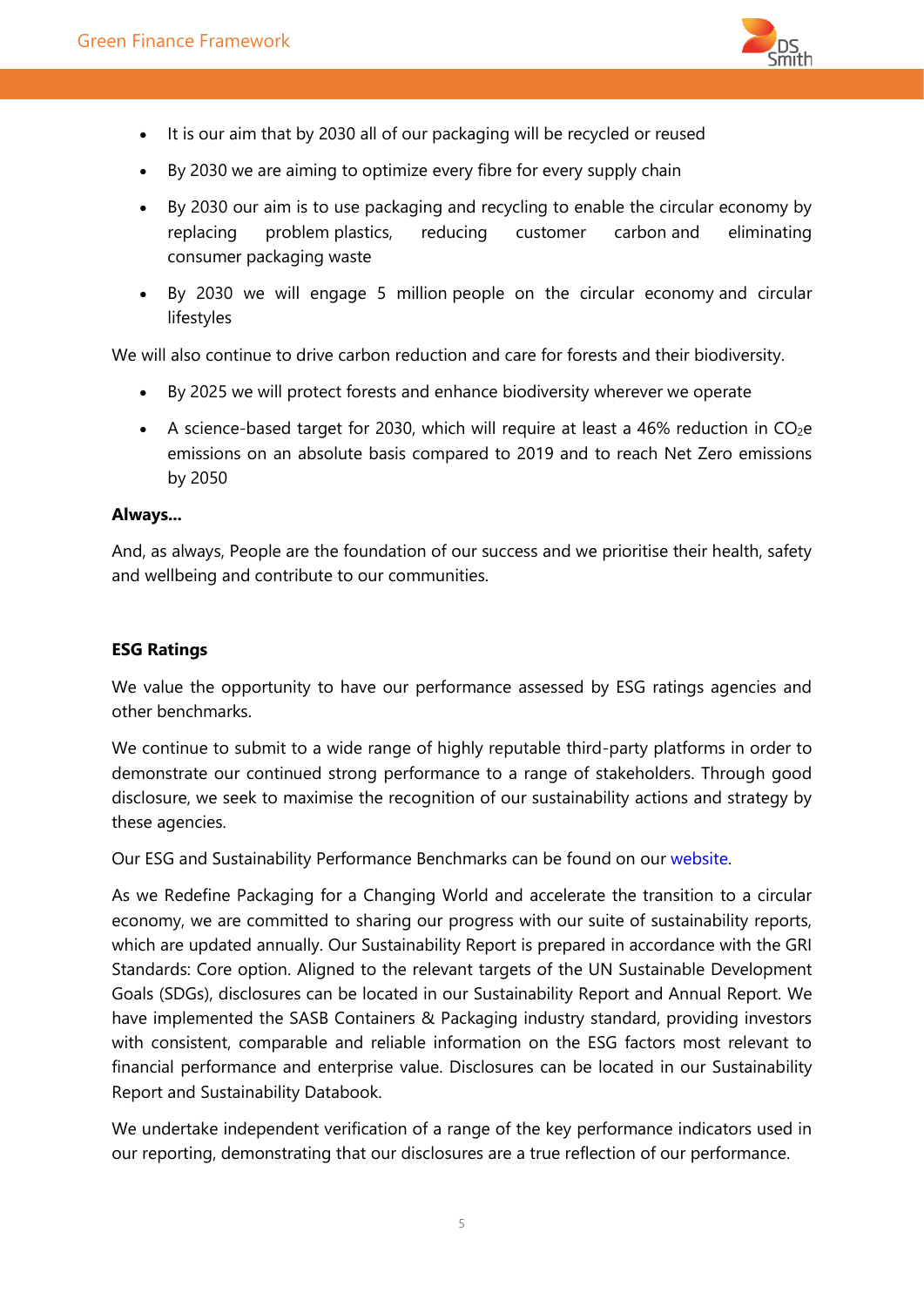

# <span id="page-5-0"></span>1.2 Rationale for Green Finance Framework

As part of our commitment to sustainability, we have designed this Green Finance Framework under which DS Smith can issue green funding instruments to finance or refinance projects enabling the Group to meet its environmental objectives.

The creation of this Framework is a consistent and tangible step to further our commitment to sustainability, and to mobilise all of our stakeholders around this objective. The Framework covers Green Financing and allows for the alignment of our funding instruments with our material sustainability topics, related investments and targets. By further promoting our sustainability ambitions (both internally and externally) and reinforcing engagement with investors and other stakeholders, we believe any issuance will accelerate our journey towards our sustainability ambition.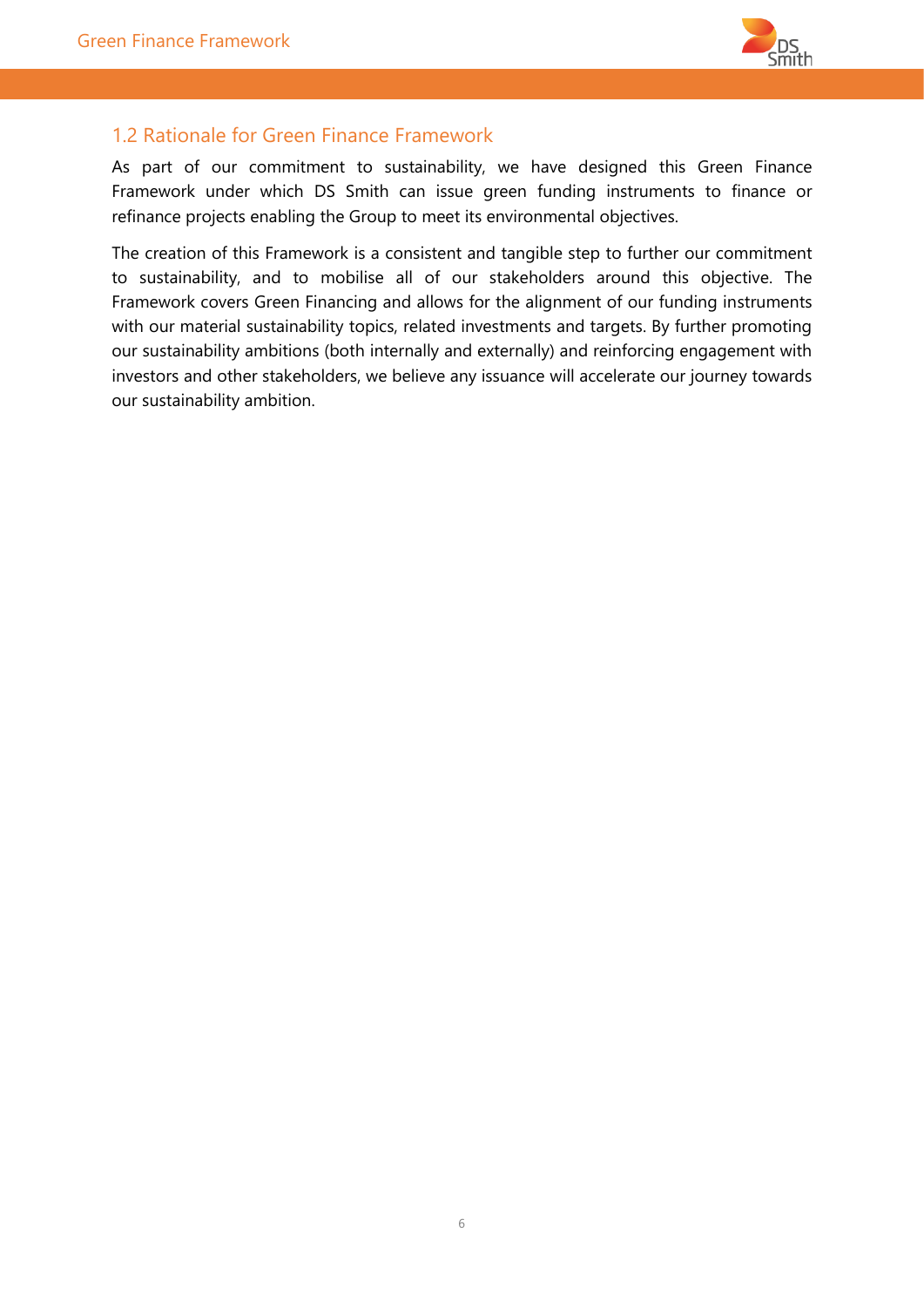

# <span id="page-6-0"></span>2. Green Finance Framework

In line with the ICMA's Green Bond Principles ("GBP") 2021, and the Loan Market Association 2021 Green Loan Principles ("GLP"), DS Smith's Green Finance Framework is presented through the following four core components:

- Use of Proceeds
- Process for Project Evaluation and Selection
- Management of Proceeds
- Reporting

DS Smith will also follow the GBP recommendation of external review of the Framework.

The Framework is applicable for the issuance of Green Finance Instruments including Green Bonds, Green Hybrid Bonds, Green Commercial Papers, Green Loans, or Green Private Placements, and other types of debt instruments where the net proceeds will be exclusively applied to finance or refinance, in part or in full, new and/or existing eligible green projects with clear environmental benefits.

As the GBP, GLP and the green financing market overall are evolving rapidly, this Green Finance Framework may be updated or expanded in the future. Any future updated versions of this Framework will maintain or improve upon the current levels of transparency and reporting disclosures and will undergo review by a Second Party Opinion provider.

## <span id="page-6-1"></span>2.1 Use of Proceeds

DS Smith intends to allocate an amount at least equal to the net proceeds of green financing instruments issued under this Framework to finance and/or refinance a portfolio of eligible assets and expenditures ("Eligible Green Projects") in the eligible project categories defined by the GBP and GLP outlined below ("Eligible Green Project Portfolio").

For refinancing eligible capital and operating expenditures, DS Smith intends to apply a look-forward period of two years and a look-back period of no longer than three years from the year of issuance. Green assets shall qualify without a specific look-back period provided that at the time of issuance and throughout the life of the instrument they follow the eligibility criteria outlined below. The Green Finance Committee will regularly monitor and validate that Eligible Green Projects continue to meet the eligibility criteria defined in the Framework and are aligned with relevant market best practices and standards.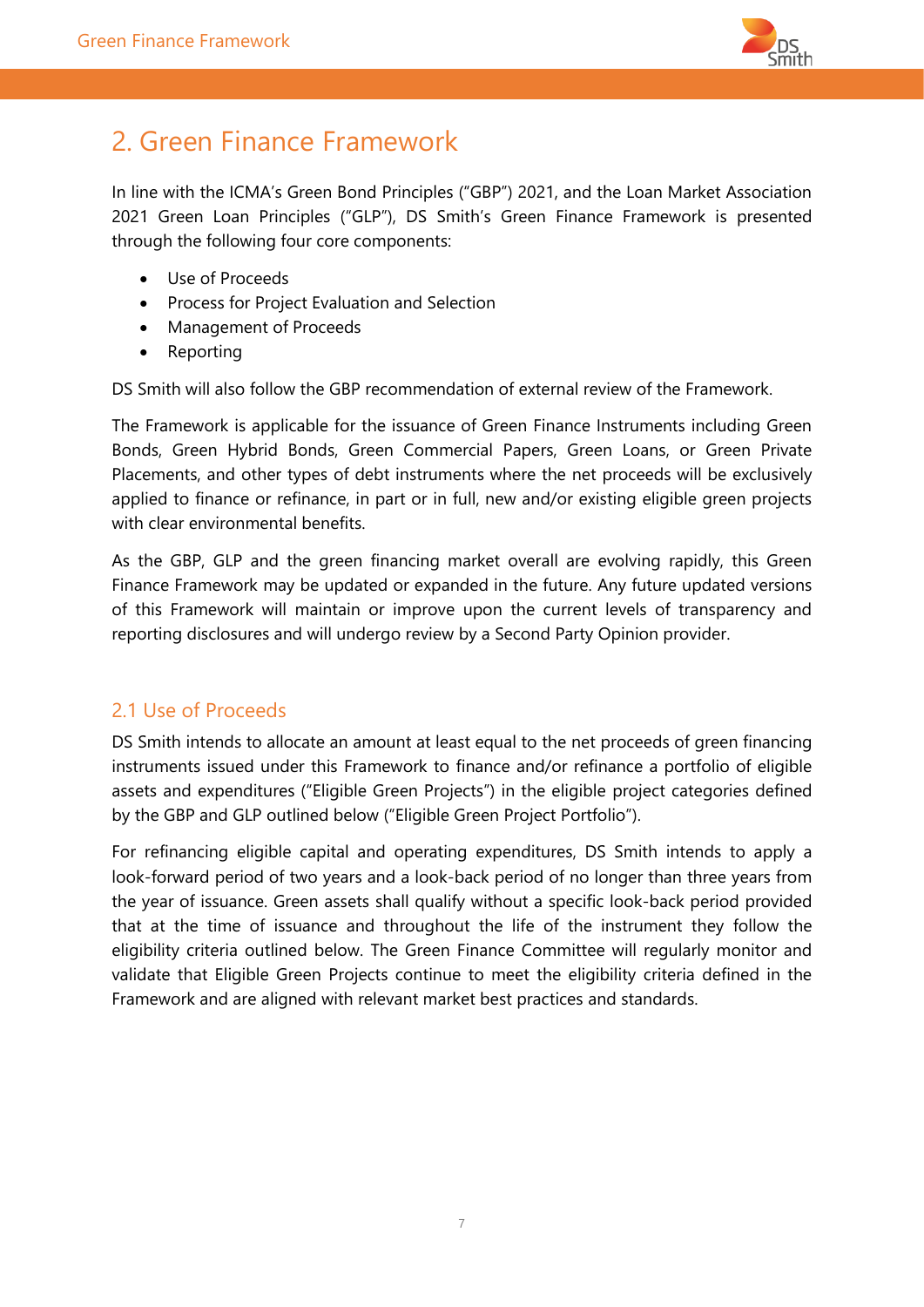

| <b>ICMA GBP/GLP</b><br><b>Project Category</b>                                                                                                     | <b>Description of Projects</b>                                                                                                                                                                                                                                                         | <b>DS Smith Now</b><br>and Next<br><b>Sustainability</b><br><b>Strategy</b>                                      | <b>UN</b><br><b>SDGs</b>                                                 | <b>UN SDG</b><br>target                                                                                                                                                                                                                                                                                                                                                                                                                                                                                                                                                                                                |
|----------------------------------------------------------------------------------------------------------------------------------------------------|----------------------------------------------------------------------------------------------------------------------------------------------------------------------------------------------------------------------------------------------------------------------------------------|------------------------------------------------------------------------------------------------------------------|--------------------------------------------------------------------------|------------------------------------------------------------------------------------------------------------------------------------------------------------------------------------------------------------------------------------------------------------------------------------------------------------------------------------------------------------------------------------------------------------------------------------------------------------------------------------------------------------------------------------------------------------------------------------------------------------------------|
| <b>Circular</b><br>economy<br>adapted<br>products,<br>production<br>technologies<br>and processes<br>and/or certified<br>eco-efficient<br>products | Assets and expenditures<br>associated with the<br>sustainable and<br>responsible production<br>of circular paper-based<br>packaging products<br>through circular<br>processes, including:<br>Collection and<br>recycling<br>Paper/corrugated<br>manufacturing<br>Conversion<br>Packing | Closing the<br>loop through<br>better design<br>Reducing waste<br>and pollution<br>through circular<br>solutions | <b>8</b> DECENT WORK AND<br>RESPONSIBLE<br>Consumption<br>And Production | 8.4: Improve<br>progressively,<br>through 2030,<br>global resource<br>efficiency in<br>consumption<br>and production<br>and endeavour<br>to decouple<br>economic<br>growth from<br>environmental<br>degradation, in<br>accordance<br>with the<br>10-Year<br>Framework of<br>Programmes<br>on Sustainable<br>Consumption<br>and<br>Production,<br>with developed<br>countries<br>taking the lead<br>12.2: By 2030,<br>achieve the<br>sustainable<br>management<br>and efficient<br>use of natural<br>resources<br>12.5: By 2030,<br>substantially<br>reduce waste<br>generation<br>through<br>prevention,<br>reduction, |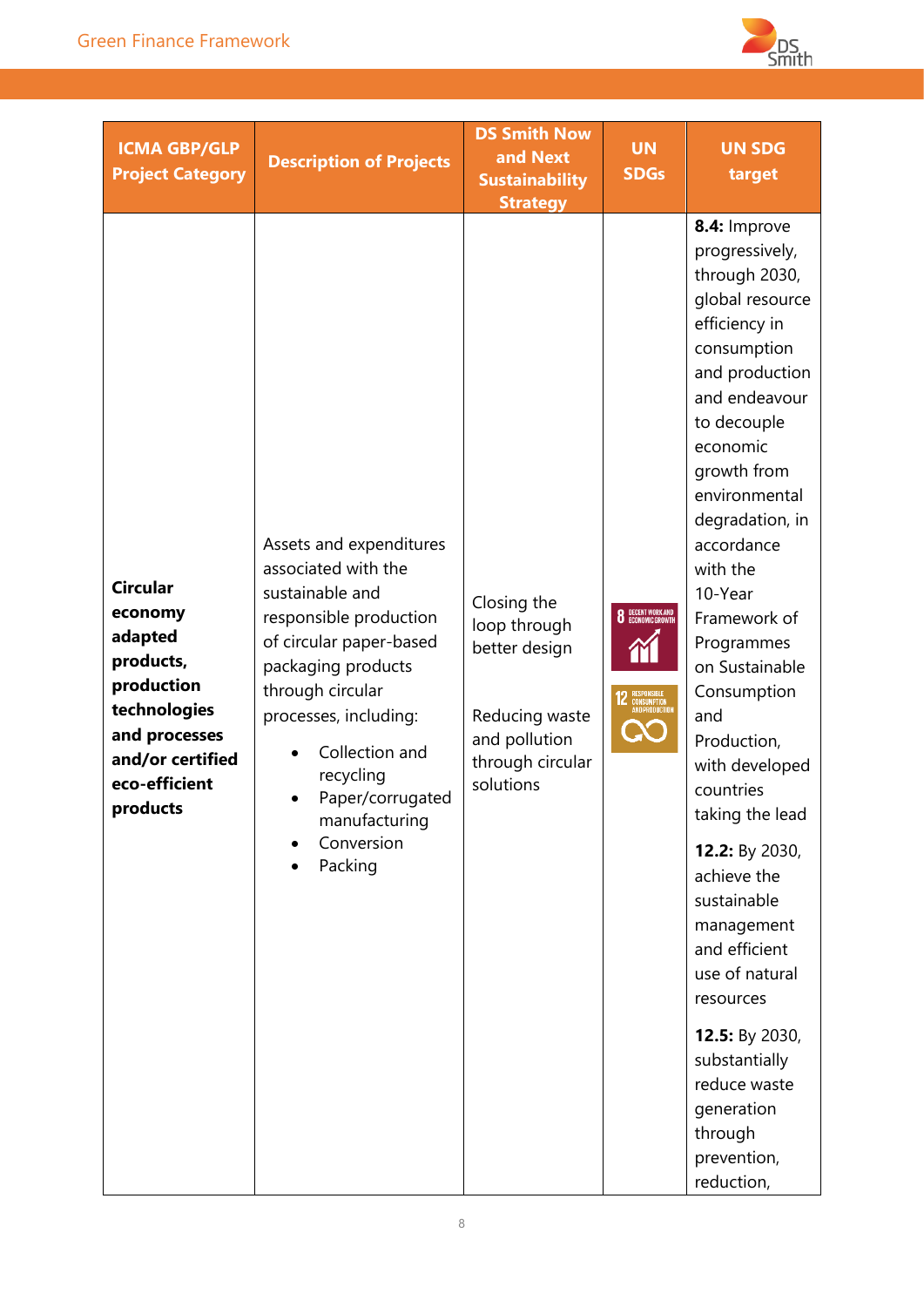

|                                                                                                       | Assets and expenditures<br>associated with certified<br>sustainable forests and<br>procurement of<br>responsibly sourced raw<br>materials (such as wood,                                                                                                  |                                                                                                                    | recycling and<br>reuse<br>12.2: By 2030,<br>achieve the<br>sustainable<br>management<br>and efficient<br>use of natural<br>resources                                                                                                                              |
|-------------------------------------------------------------------------------------------------------|-----------------------------------------------------------------------------------------------------------------------------------------------------------------------------------------------------------------------------------------------------------|--------------------------------------------------------------------------------------------------------------------|-------------------------------------------------------------------------------------------------------------------------------------------------------------------------------------------------------------------------------------------------------------------|
| <b>Environmentally</b><br>sustainable<br>management of<br>living natural<br>resources and<br>land use | paper)<br>Forests and raw materials<br>certified in accordance<br>with:<br>Forest<br>Stewardship<br>Council (FSC)<br>standards<br>Sustainable<br>Forestry Initiative<br>(SFI)<br>Programme for<br>the Endorsement<br>of Forest<br>Certification<br>(PEFC) | <b>2</b> RESPONSIBLE<br>CONSUMPTION<br>AND PRODUCTION<br>Protecting<br><b>Natural</b><br>$15$ ON LAND<br>Resources | 15.2: By 2020,<br>promote the<br>implementatio<br>n of<br>sustainable<br>management<br>of all types of<br>forests, halt<br>deforestation,<br>restore<br>degraded<br>forests and<br>substantially<br>increase<br>afforestation<br>and<br>reforestation<br>globally |

# <span id="page-8-0"></span>2.2 Project Evaluation and Selection Process

DS Smith's Green Finance Committee includes representatives from treasury, finance and sustainability, who are jointly responsible for the evaluation and selection of projects in line with the eligibility criteria.

The Green Finance Committee is responsible for:

- Designating, reviewing and updating the Eligible Green Project Portfolio;
- To the extent feasible, removing or replacing assets and expenditures that no longer comply with the Eligibility Criteria or for which the Green Finance Committee has otherwise determined should not be funded under this Framework;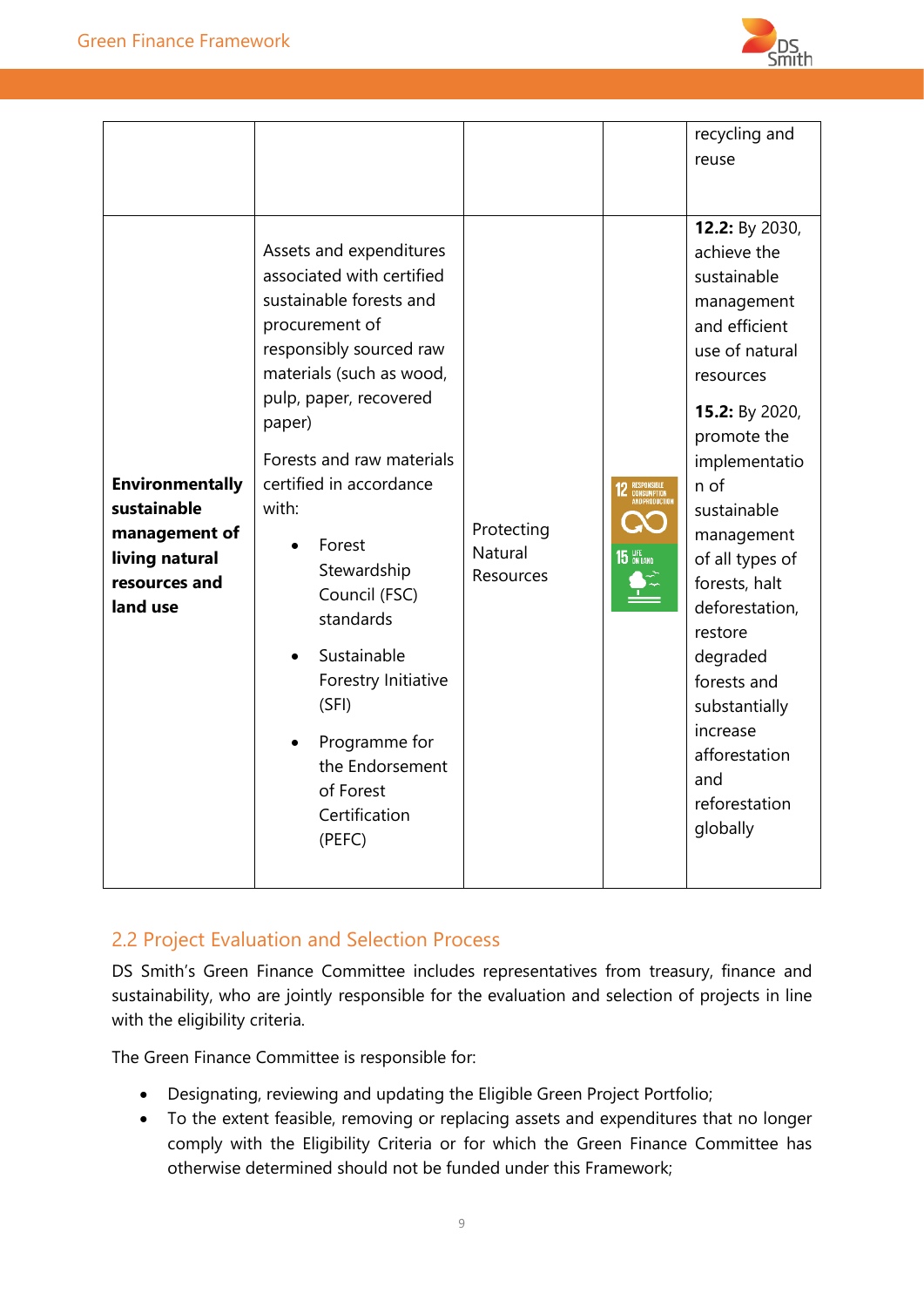

- To the extent feasible, reviewing and updating the content of the Green Finance Framework and managing any future updates of this document to reflect relevant changes in the Group's corporate strategy, technology and market developments;
- Preparing annual reporting for investors.

The Green Finance Committee will meet at least on an annual basis.

DS Smith strives to ensure that its activities are subject to continuous improvements in environmental performance, across the spectrum of issues that are material to its business model. DS Smith also strives to ensure that it the company's activities do no significant harm to the wider environment. In this context DS Smith focusses on the circular economy, water and climate change.

#### **Circular economy**

The production of paper based packaging products which forms the basis of eligibility for green financing, takes the following aspects of circularity into account:

- DS Smith's 700 designers and innovators understand our customers' needs and apply Circular Design Principles to design the right packaging for customers' business.
- Our smart packaging designs save resources by requiring less packaging material, reduce CO2 emissions across the supply chain and boosts our customers' environmental performance and credentials.
- We make storage and logistics more efficient by optimizing both the packaging material and the packaging design.
- Our packaging designs are fully recyclable and customized to our customers' needs.
- Cardboard is made of wood fibre that is easily recyclable and already widely recycled today.
- By only using the amount of fibre that is necessary to create packaging there will be less material used and less waste to be recycled.

#### **Water**

As a water-intensive business, it is important that we consume, recycle and treat the water we use responsibly and efficiently so that we minimise our impact when we return water to the natural environment and that we comply with all legislative requirements.

- Our primary water stewardship priority is quality. At DS Smith, over 80 per cent of the water we extract for our own purposes is returned to be treated via our own or municipal effluent treatment. The remaining water is lost by evaporation during the paper making process or through starch dilution. The largest consumer of water in our business is our Paper division, where we use wastewater treatment systems to ensure that the effluent we discharge is purified, ecologically safe and meets all regulatory requirements.
- Our second water stewardship priority is to manage our facilities that are in areas of high water stress. Our assessment of water-related risks in our operations continues to suggest that the majority of our sites are located in regions where fresh water is a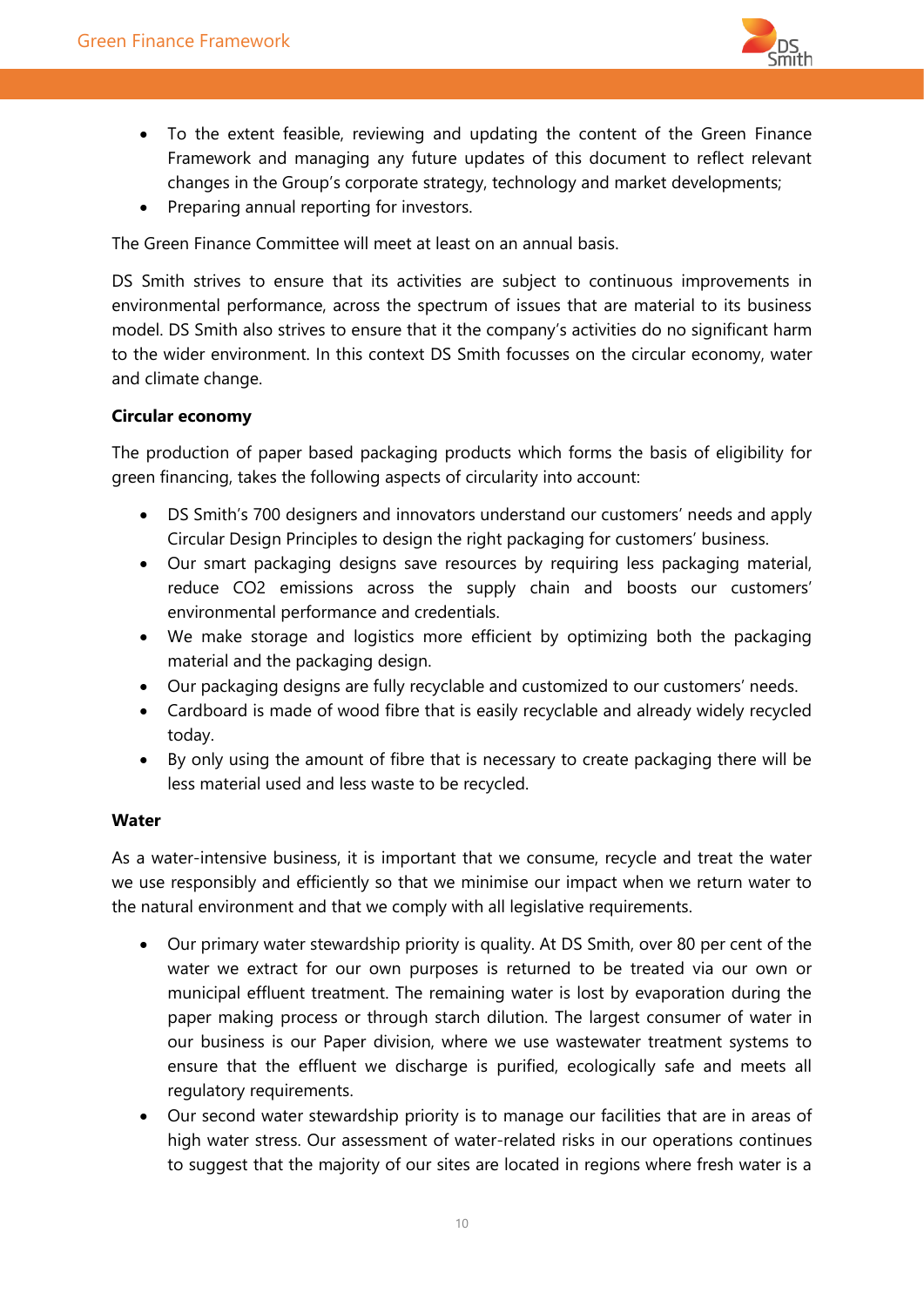

relatively abundant resource, with the exception of Lucca. We manage this site closely to ensure that we remain within extraction limits, and have specific localised risk identification, mitigation and management plans in place to use water more sustainably and efficiently.

• Finally, our third priority is to reduce total water consumption. Predominantly, our water is sourced from boreholes (53%) and surface water (42%). This is the most difficult area to tackle as water is crucial to our business and our production levels continue to increase. There is also a delicate and highly technical balance to be maintained, as reducing water use leads to an increase in energy consumption. Based on industry benchmarks, we have identified an optimum level of water use of 6.5m<sup>3</sup>/tonne of production.

#### **Climate**

Our materiality assessment ranked climate change as a high priority for our stakeholders, who increasingly expect companies to help prevent the worst effects of climate change. Although we have achieved a reduction of 31% over the past ten years whilst significantly growing our business, we recognise the opportunity to go further and faster.

In January 2022 DS Smith announced the ambitious commitment to align our global operations to a 1.5°C scenario as set out in the Paris Climate Agreement. To achieve this, we are accelerating the reduction of carbon emissions for our own operations, as well as those of our partners and suppliers, by committing to reducing our Scope 1, 2 and 3 Green House Gas (GHG) emissions by 46% on an absolute basis by 2030, compared to 2019 levels. These targets will keep us, a member of the UN's Race to Zero initiative, in line with our prior commitment to reach Net Zero carbon emissions by 2050.

To deliver on this commitment, we will invest consistently over the next 28 years in our own operations. Investment will be made into the adoption of next generation engineering solutions, such as biomethane boiler technology. We will also harness self-generated renewable energy sources, such as wind and solar, and power purchasing agreements to replace grid electricity.

We will also engage with all our strategic suppliers to encourage them to adopt sciencebased targets by 2027. This follows feedback from stakeholders, who are seeking to work with like-minded businesses committed to Science Based Targets and Net Zero, alongside a commitment to the circular economy. As part of this approach, we will work closely with partners, suppliers, customers and policymakers to collectively tackle climate change through the circular economy in line with our ambitious goals.

DS Smith takes care that all selected assets and expenditures comply with official national and international environmental and social standards, local laws and regulations to the extent feasible. Furthermore, DS Smith's Sustainability Policies<sup>1</sup> and Accreditations & Certifications define minimum standards for the business processes, including those financed

<sup>1</sup> <https://www.dssmith.com/sustainability/reporting-hub/policies>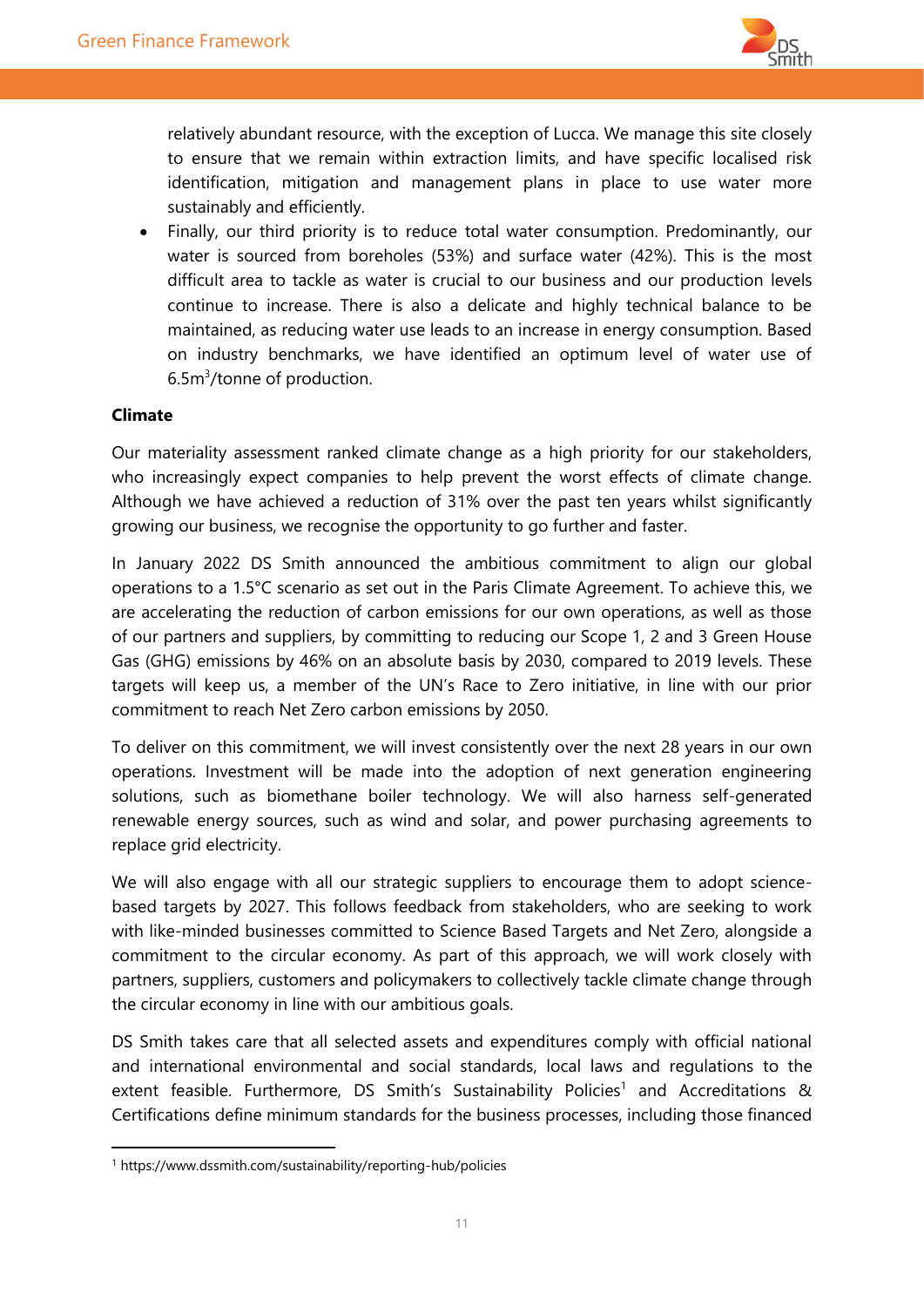

with the proceeds of Green Finance Instruments under this Framework. DS Smith also applies risk management measures in its capital allocation decisions which are supported by company-wide planning, reporting and controlling systems.

## <span id="page-11-0"></span>2.3 Management of Proceeds

The proceeds will be allocated and managed by DS Smith's Green Finance Committee on a portfolio basis. Proceeds from Green Finance instruments will be allocated to the Eligible Green Project Portfolio, selected in accordance with the use of proceeds criteria and evaluation and selection process presented above.

DS Smith will strive, over time, to achieve a level of allocation for the Eligible Green Project Portfolio which matches or exceeds the balance of net proceeds from our outstanding Green Finance Instruments. There may be periods where the net proceeds of the Green Finance Instruments temporarily exceed the value of the eligible Green Project Portfolio. Whilst any proceeds from Green Finance Instruments remain unallocated such proceeds will be held in accordance with DS Smith's liquidity management policy.

## <span id="page-11-1"></span>2.4 Reporting

DS Smith will report annually or until full allocation, on the allocation and impact of Green Finance Instruments issued under this Framework.<sup>2</sup> Where relevant DS Smith will seek to align the reporting with the latest standards and practices publicised by the ICMA, such as the "Harmonised Framework for Impact Reporting".<sup>3</sup> The report will include updates on the allocation of proceeds and an impact evaluation of the funded assets and expenditures.

#### *Allocation reporting*

DS Smith will report on the:

- percentage of proceeds allocated to the Eligible Green Project Portfolio;
- outstanding volume of Green Finance Instruments;
- balance of unallocated proceeds; and
- the relative share of new financing and refinancing.

#### *Impact reporting*

In order to give a comprehensive view on the impact of the Eligible Green Project Portfolio, the impact reporting may vary by Use of Proceeds category as defined in this Green Finance Framework.

<sup>2</sup>Reporting will be available on DS Smith's website at: https://www.dssmith.com/investors/investorinformation/debt-investors/

<sup>3</sup>[https://www.icmagroup.org/assets/documents/Sustainable-finance/2021-updates/Handbook-Harmonised-](https://www.icmagroup.org/assets/documents/Sustainable-finance/2021-updates/Handbook-Harmonised-Framework-for-Impact-Reporting-June-2021-100621.pdf)[Framework-for-Impact-Reporting-June-2021-100621.pdf](https://www.icmagroup.org/assets/documents/Sustainable-finance/2021-updates/Handbook-Harmonised-Framework-for-Impact-Reporting-June-2021-100621.pdf)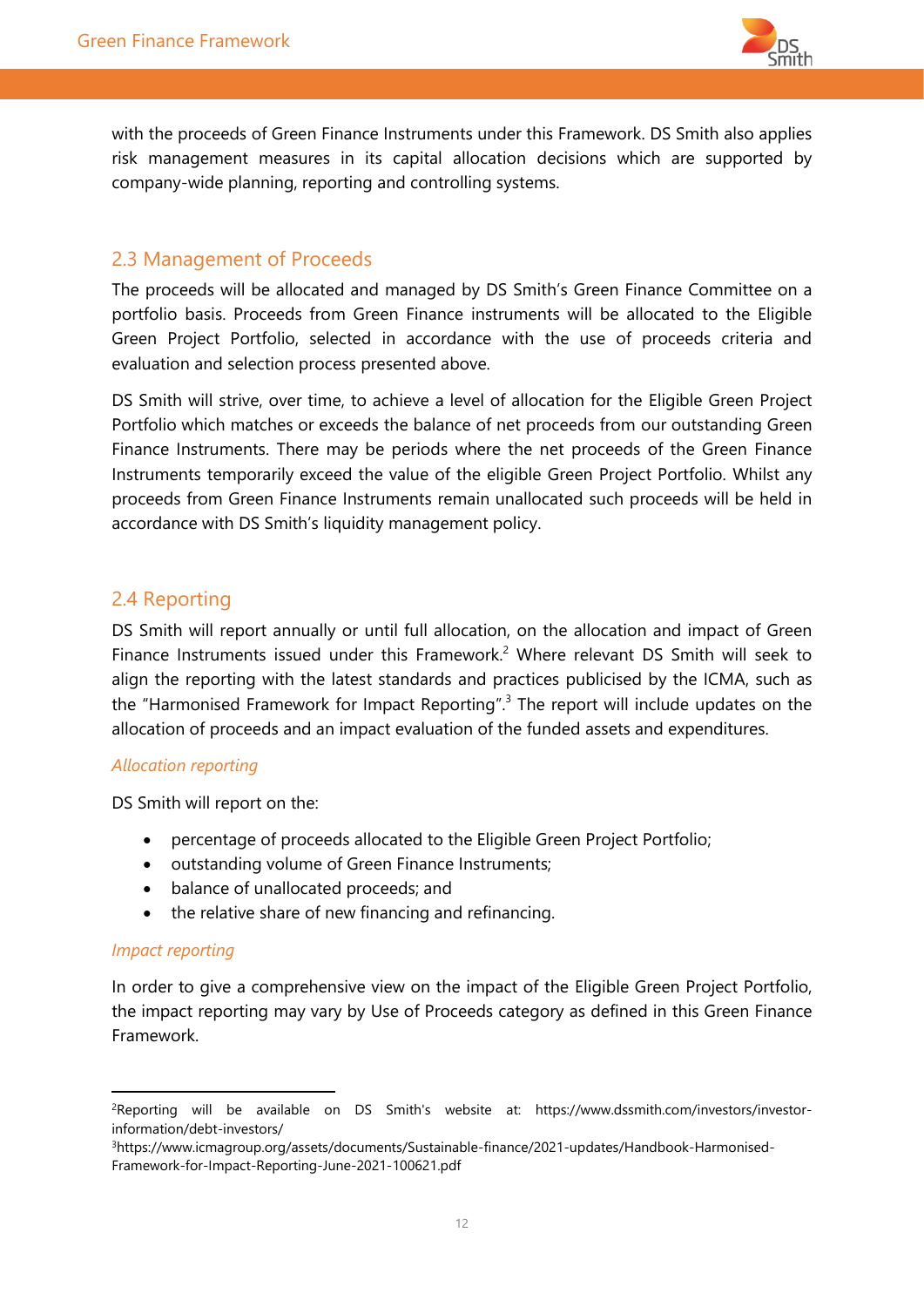

The impact metrics selected may include any of the following:

#### **Circular economy adapted products, production technologies and processes and/or certified eco-efficient products**

- Percentage of raw materials from: (1) recycled content, (2) renewable resources, and (3) renewable and recycled content
- Revenue from products that are reusable, recyclable and/or compostable
- $\bullet$  Absolute CO<sub>2</sub>e
- $\bullet$  CO<sub>2</sub>e per tonne of production
- Energy consumption per tonne of production
- Total water withdrawn
- Total water consumed $4$

#### **Environmentally Sustainable Management of Living Natural Resources and Land Use**

- Total wood fibre procured, percentage from certified sources
- Type of certification

The impact reporting occurs on a portfolio basis, but certain projects may be highlighted to provide examples. DS Smith will, to the extent feasible, include a section on the methodology used to calculate the impact metrics.

## <span id="page-12-0"></span>2.5 External review

#### **Second party opinion**

This DS Smith Green Finance Framework has been reviewed by ISS ESG who has issued a Second Party Opinion. The Second Party Opinion as well as the Green Finance Framework will be made available to investors on the DS Smith [website.](https://www.dssmith.com/investors/investor-information/debt-investors/)

#### **Post issuance limited assurance on reporting**

DS Smith intends to request, annually or until full allocation, a third party to review the allocation of the Green Finance Instrument proceeds to the Eligible Green Project Portfolio, and provide a limited assurance report, which may also be made available on the DS Smith [website.](https://www.dssmith.com/investors/investor-information/debt-investors/)

<sup>4</sup> Including percentage of each in regions with High or Extremely High Baseline Water Stress.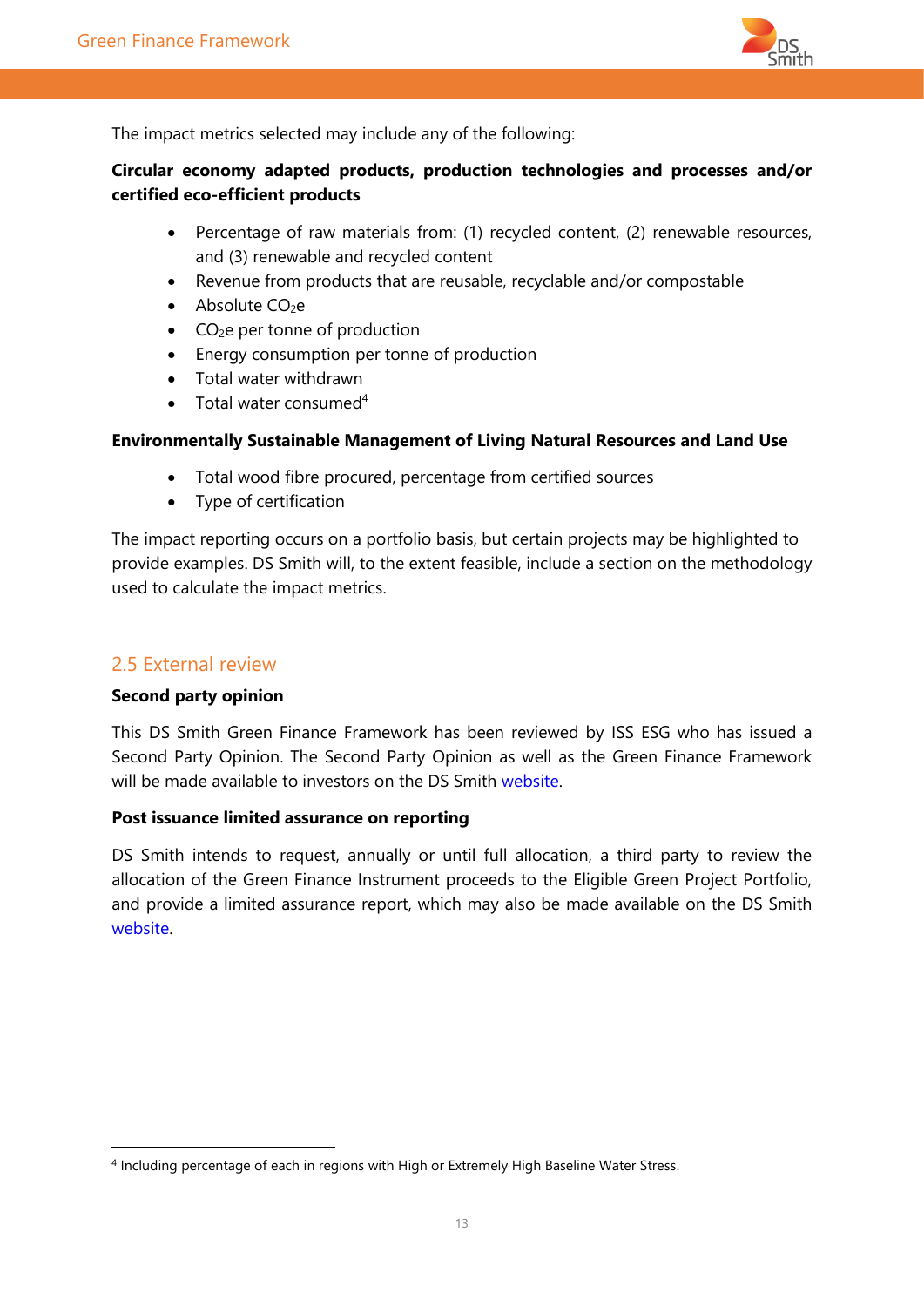

# <span id="page-13-0"></span>Disclaimer

This document is intended to provide non-exhaustive, general information. This document may contain or incorporate by reference public information not separately reviewed, approved or endorsed by DS Smith and accordingly, no representation, warranty or undertaking, express or implied, is made and no responsibility or liability is accepted by DS Smith to the fairness, accuracy, reasonableness or completeness of such information. The information contained herein may be subject to updating, revision, verification and amendment and such information may change materially.

This document may contain statements about future events and expectations that are forward looking statements. None of the future projections, expectations, estimates or prospects in this document should be taken as forecasts or promises nor should they be taken as implying any indication, assurance or guarantee that the assumptions on which such future projections, expectations, estimates or prospects have been prepared are correct or exhaustive or, in the case of the assumptions, fully stated in the document. DS Smith has and undertakes no obligation to update, modify or amend this document, the statements contained herein to reflect actual changes in assumptions or changes in factors affecting these statements or to otherwise notify any addressee if any information, opinion, projection, forecast or estimate set forth herein changes or subsequently becomes inaccurate.

This document is not intended to be and should not be construed as providing legal or financial advice. It does not constitute an offer or invitation to sell or any solicitation of any offer to subscribe for or purchase or a recommendation regarding any securities, nothing contained herein shall form the basis of any contract or commitment whatsoever and it has not been approved by any security regulatory authority.

No assurance or representation is, or can be, given by DS Smith or any other person as to the suitability or reliability for any purpose whatsoever of any opinion or certification of any third party (whether or not solicited by DS Smith) which may be made available in connection with the issue of any Green Finance Instruments and in particular with any Eligible Green Projects to fulfil any ESG and/or other criteria. Any such opinion or certification is not, nor should be deemed to be, a recommendation by DS Smith that any Eligible Green Projects fulfil any ESG and/or other criteria. Any such opinion or certification is only current as of the date that opinion was initially issued. Prospective investors must determine for themselves the relevance of any such opinion or certification and/or the information contained therein and/or the provider of such opinion or certification for the purpose of any investment in such Green Finance Instrument. Currently, the providers of such opinions and certifications are not subject to any specific regulatory or other regime or oversight.

While it is the intention of DS Smith to apply an amount equal to the proceeds of any Green Finance Instrument so specified for Eligible Green Projects, there can be no assurance that the relevant project or asset(s) related to any Eligible Green Projects will be capable of being implemented in, or substantially in, such manner and/or in accordance with any timing